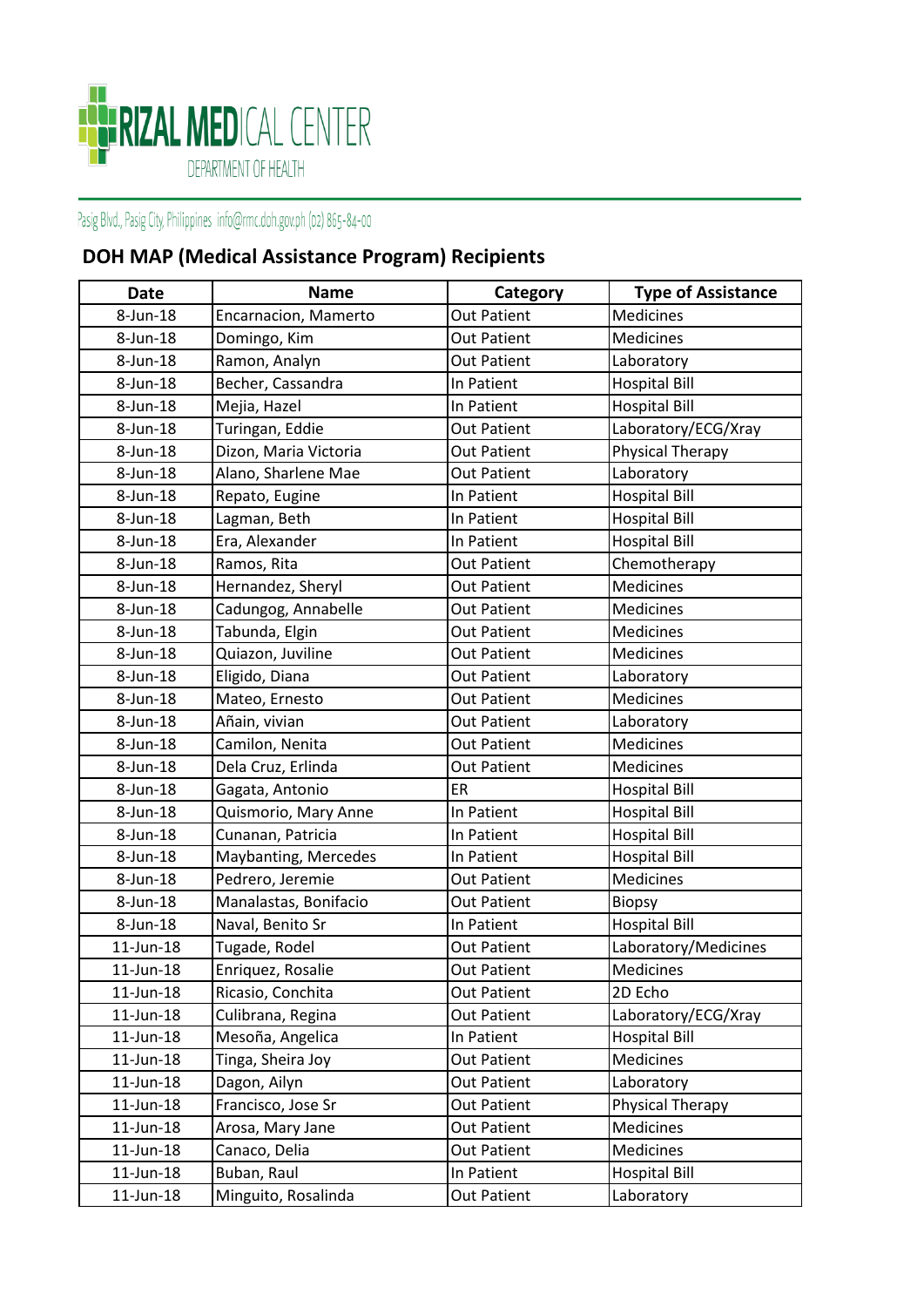| 11-Jun-18       | Taccad, Daira Grace   | In Patient         | <b>Hospital Bill</b>    |
|-----------------|-----------------------|--------------------|-------------------------|
| 11-Jun-18       | Cabasbas, Lorna       | <b>Out Patient</b> | Mammogram               |
| 11-Jun-18       | Madriaga, Rosalina    | <b>Out Patient</b> | Laboratory/ECG/Xray     |
| 11-Jun-18       | Tan, Leticia          | <b>Out Patient</b> | <b>Medicines</b>        |
| 11-Jun-18       | Intertas, Nico        | ER                 | <b>Hospital Bill</b>    |
| 11-Jun-18       | Raymundo, Rowena      | <b>Out Patient</b> | <b>Medicines</b>        |
| 11-Jun-18       | Cruz, Regina          | <b>Out Patient</b> | Laboratory              |
| 11-Jun-18       | Dejan, Janet          | <b>Out Patient</b> | Laboratory              |
| 11-Jun-18       | Lor, Monico           | <b>Out Patient</b> | <b>Medicines</b>        |
| 11-Jun-18       | Estacio, Jose Omar    | <b>Out Patient</b> | Laboratory              |
| 11-Jun-18       | Landrito, Antonette   | <b>Out Patient</b> | <b>Biopsy</b>           |
| 11-Jun-18       | Quitaleg, Mark Joseph | Out Patient        | Laboratory              |
| 11-Jun-18       | Elpa, Eman Noel       | In Patient         | <b>Hospital Bill</b>    |
| $11$ -Jun- $18$ | Gonzales, Cristina    | In Patient         | <b>Hospital Bill</b>    |
| 11-Jun-18       | Bautista, Man Jelord  | In Patient         | <b>Hospital Bill</b>    |
| 11-Jun-18       | Solano, Andrei        | <b>Out Patient</b> | <b>Medicines</b>        |
| 11-Jun-18       | Adlawon, Prince Jared | In Patient         | <b>Hospital Bill</b>    |
| 11-Jun-18       | San Juan, Perla       | <b>Out Patient</b> | Laboratory              |
| 11-Jun-18       | Vidanes, Virgilio     | <b>Out Patient</b> | OCT/Eye Procedure       |
| $11$ -Jun- $18$ | Gaylan, Marie Grace   | In Patient         | <b>Hospital Bill</b>    |
| 11-Jun-18       | Cajan, Jardine        | In Patient         | <b>Hospital Bill</b>    |
| 13-Jun-18       | Abanes, Emma          | <b>Out Patient</b> | Laboratory              |
| 13-Jun-18       | Besa, Violeta         | <b>Out Patient</b> | Whole Abdomen Ultrasoun |
| 13-Jun-18       | Mission, Arjie        | <b>Out Patient</b> | 2D Echo                 |
| 13-Jun-18       | Lecaros, Daisy        | In Patient         | <b>Hospital Bill</b>    |
| 13-Jun-18       | Concepcion, Ma. Fe    | <b>Out Patient</b> | <b>Medicines</b>        |
| 13-Jun-18       | Aban, Leonardo        | <b>Out Patient</b> | Laboratory              |
| 13-Jun-18       | Santos, Mary Ann      | <b>Out Patient</b> | Medicines               |
| 13-Jun-18       | Faraon, Anastacio     | In Patient         | <b>Hospital Bill</b>    |
| 13-Jun-18       | Leonardo, Andro Jose  | In Patient         | <b>Hospital Bill</b>    |
| 13-Jun-18       | Daniel, Henry         | ER                 | <b>Hospital Bill</b>    |
| 13-Jun-18       | Mendoza, Rea Javier   | In Patient         | <b>Hospital Bill</b>    |
| 13-Jun-18       | Valentina, Babylyn    | <b>ER</b>          | <b>Hospital Bill</b>    |
| 13-Jun-18       | Mago, Ave Galle       | In Patient         | <b>Hospital Bill</b>    |
| 13-Jun-18       | San Jose, Meldy       | In Patient         | <b>Hospital Bill</b>    |
| 13-Jun-18       | Morada, Marietta      | In Patient         | <b>Hospital Bill</b>    |
| 13-Jun-18       | De Jesus, Vianney     | ER                 | <b>Hospital Bill</b>    |
| 13-Jun-18       | Rubina, Melinda       | In Patient         | <b>Hospital Bill</b>    |
| 13-Jun-18       | Jose, Glenda          | In Patient         | <b>Hospital Bill</b>    |
| 13-Jun-18       | Jalos, Lourdes        | <b>Out Patient</b> | Laboratory/Xray         |
| 13-Jun-18       | Juanillo, Edelisa     | <b>Out Patient</b> | Medicines               |
| 13-Jun-18       | Alagao, Rodney        | In Patient         | <b>Hospital Bill</b>    |
| 13-Jun-18       | Silvestre, Ariel      | In Patient         | <b>Hospital Bill</b>    |
| 13-Jun-18       | Uy, Galileo           | In Patient         | <b>Hospital Bill</b>    |
| 13-Jun-18       | Agarin, MarK Lester   | In Patient         | <b>Hospital Bill</b>    |
| 13-Jun-18       | Abian, Dolores        | In Patient         | <b>Hospital Bill</b>    |
| 13-Jun-18       | Ogalinola, Sophia     | In Patient         | <b>Hospital Bill</b>    |
| 13-Jun-18       | Mirarza, Zosimo       | ER                 | <b>Hospital Bill</b>    |
| 13-Jun-18       | Quintero, John Kyle   | ER                 | <b>Hospital Bill</b>    |
| 13-Jun-18       | Villa, Jenny          | In Patient         | <b>Hospital Bill</b>    |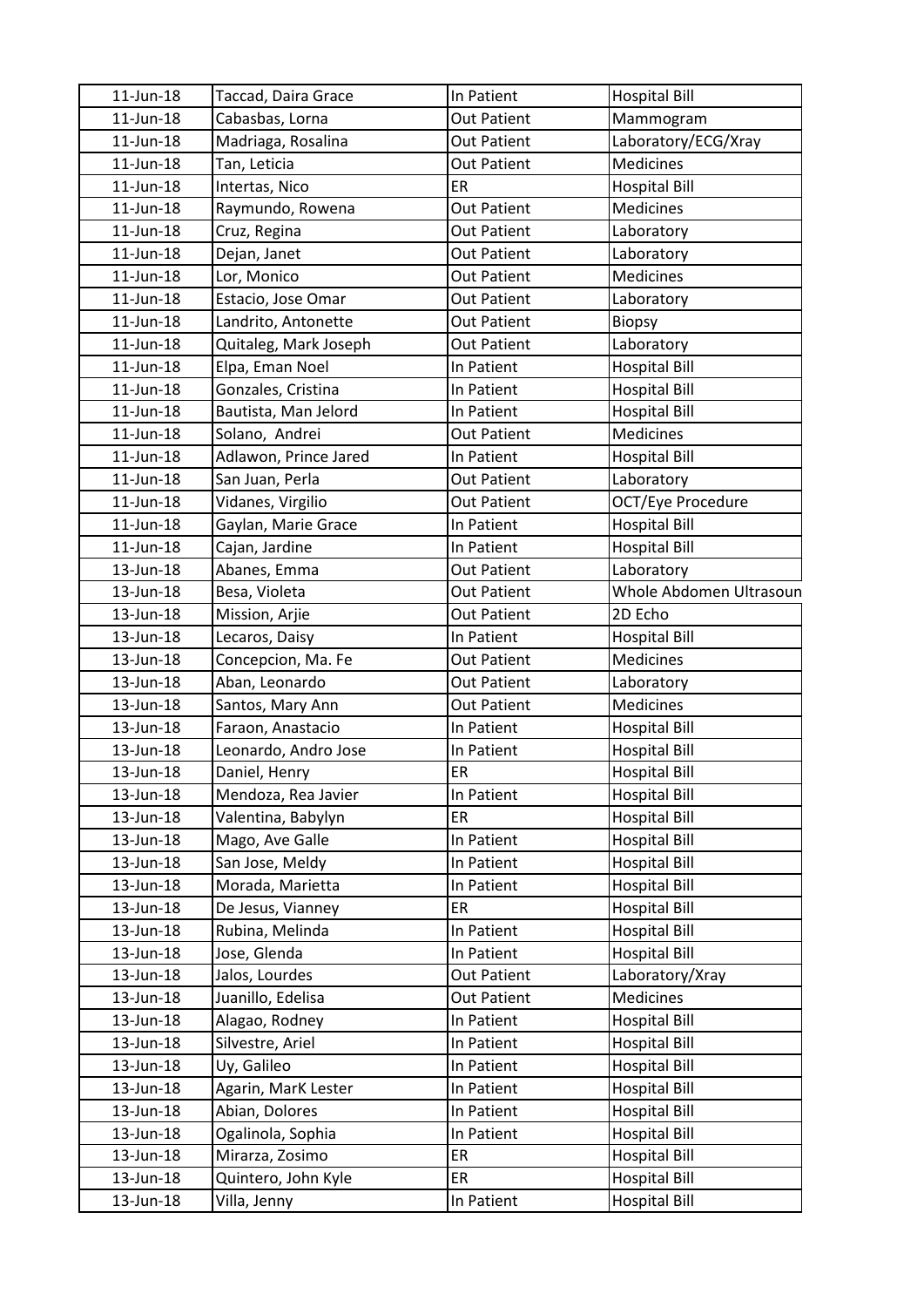| 13-Jun-18       | Ramon, Analyn          | <b>Out Patient</b> | <b>Hospital Bill</b>      |
|-----------------|------------------------|--------------------|---------------------------|
| 13-Jun-18       | Vedaña, Fernando       | <b>Out Patient</b> | Laboratory                |
| 13-Jun-18       | Villanueva, Donato     | ER                 | <b>Hospital Bill</b>      |
| 13-Jun-18       | Nacua, Ryan            | In Patient         | <b>Hospital Bill</b>      |
| 13-Jun-18       | Ogalinola, Myra        | In Patient         | <b>Hospital Bill</b>      |
| 13-Jun-18       | Panopio, Myra          | <b>Out Patient</b> | 2D Echo                   |
| $13$ -Jun- $18$ | Apartacion, empress    | <b>Out Patient</b> | Medicines                 |
| 13-Jun-18       | Abdula, Jason          | In Patient         | <b>Hospital Bill</b>      |
| 13-Jun-18       | Agustin, Emily         | In Patient         | <b>Hospital Bill</b>      |
| 13-Jun-18       | Nieves, Kriegel        | In Patient         | <b>Hospital Bill</b>      |
| 13-Jun-18       | Pagsisihan, Jeffrey    | ER                 | <b>Hospital Bill</b>      |
| 13-Jun-18       | Bataclan Jovita        | ER                 | <b>Hospital Bill</b>      |
| 13-Jun-18       | Olasco, Ramel          | ER                 | <b>Hospital Bill</b>      |
| 13-Jun-18       | Ramirez, Freddie       | ER                 | <b>Hospital Bill</b>      |
| 13-Jun-18       | Monforte, Epifania     | ER                 | <b>Hospital Bill</b>      |
| 13-Jun-18       | Baquiran, Nelsan Joyce | <b>Out Patient</b> | Laboratory                |
| 13-Jun-18       | Carolino, Susan        | <b>Out Patient</b> | Laboratory/ECG/Xray       |
| 13-Jun-18       | Villanueva, Alvin      | In Patient         | <b>Hospital Bill</b>      |
| 13-Jun-18       | Balbin, Aljude         | <b>Out Patient</b> | <b>Hospital Bill</b>      |
| 13-Jun-18       | Santos, Elizabeth      | <b>Out Patient</b> | <b>Medicines</b>          |
| 13-Jun-18       | Venadas Marites        | In Patient         | <b>Hospital Bill</b>      |
| 13-Jun-18       | Bellido, Nico Steffan  | <b>Out Patient</b> | <b>Hospital Bill</b>      |
| 13-Jun-18       | Esguerra, Marelle      | In Patient         | <b>Hospital Bill</b>      |
| 13-Jun-18       | Gonzales, Edralyn      | In Patient         | <b>Hospital Bill</b>      |
| 14-Jun-18       | De Las Alas, Necita    | <b>Out Patient</b> | Laboratory                |
| 14-Jun-18       | Tribdino, Andrew       | <b>Out Patient</b> | Laboratory                |
| 14-Jun-18       | Tribdino, Zenaida      | <b>Out Patient</b> | Laboratory                |
| 14-Jun-18       | Caceres, Marcelino     | ER                 | <b>Hospital Bill</b>      |
| 14-Jun-18       | Abenojar, Jeffrey      | ER                 | <b>Hospital Bill</b>      |
| 14-Jun-18       | Galera, Zosimo         | <b>Out Patient</b> | <b>Xray</b>               |
| 14-Jun-18       | Matibag, Eufrocina     | <b>Out Patient</b> | Laboratory/Xray           |
| 14-Jun-18       | Alcantara, Alejandro   | <b>Out Patient</b> | Laboratoy/Xray/Medicines/ |
| 14-Jun-18       | Marqueses, Jaime       | <b>Out Patient</b> | Laboratory                |
| 14-Jun-18       | Valencia, Allan        | <b>Out Patient</b> | Laboratory                |
| 14-Jun-18       | Fernandez, Romeo       | <b>Out Patient</b> | Medicines                 |
| 14-Jun-18       | Naval, Cecilia         | <b>Out Patient</b> | Physical Therapy          |
| 14-Jun-18       | Basa, Mary Grace       | <b>Out Patient</b> | Medicines                 |
| 14-Jun-18       | Rayos, Antonia         | <b>Out Patient</b> | Laboratory                |
| 14-Jun-18       | Monilo Jr, Ronnie      | In Patient         | <b>Hospital Bill</b>      |
| 14-Jun-18       | Piatos, Natividad      | <b>Out Patient</b> | CT Scan                   |
| 14-Jun-18       | Tamang, Mikaela        | <b>Out Patient</b> | Medicines                 |
| 14-Jun-18       | Nagor, Virna           | <b>Out Patient</b> | Laboratory                |
| 14-Jun-18       | Gomez, Roms Anne       | ER                 | <b>Hospital Bill</b>      |
| 14-Jun-18       | Prudente, Teofilo      | <b>Out Patient</b> | Medicines                 |
| 14-Jun-18       | Aratea, Jimmy          | <b>Out Patient</b> | Meds                      |
| 14-Jun-18       | Jalos, Lourdes         | <b>Out Patient</b> | <b>Hospital Bill</b>      |
| 14-Jun-18       | Austria, Norma         | <b>Out Patient</b> | Medicines                 |
| 14-Jun-18       | Escoto, Joana          | <b>Out Patient</b> | Laboratory                |
| 14-Jun-18       | Reyes, Grace           | <b>Out Patient</b> | Laboratory                |
| 14-Jun-18       | Cañada, Emma           | <b>Out Patient</b> | Medicines                 |
|                 |                        |                    |                           |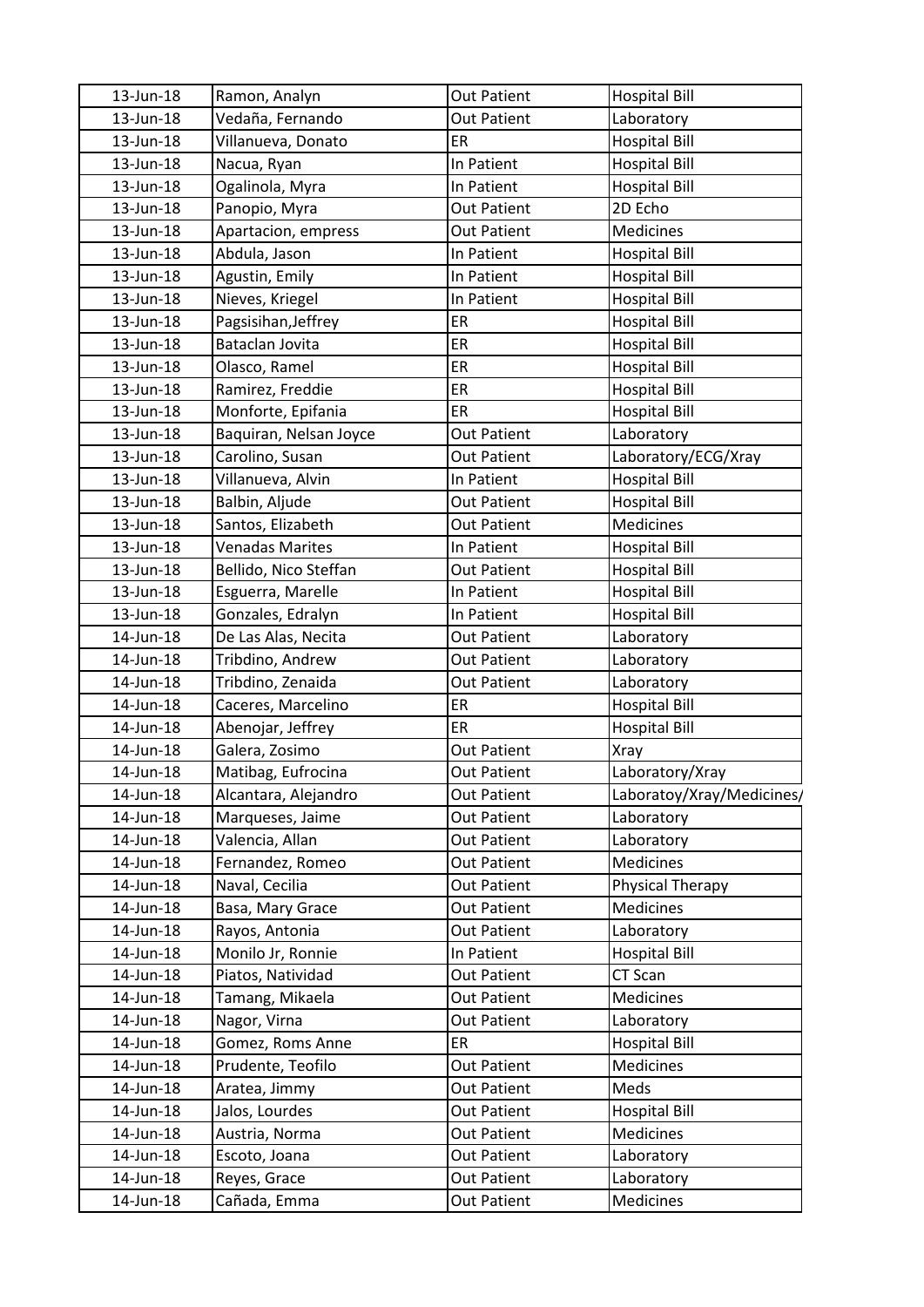| 14-Jun-18    | Capote, Felisa     | <b>Out Patient</b> | Laboratory       |
|--------------|--------------------|--------------------|------------------|
| 14-Jun-18    | Delagente, Sherlee | <b>Out Patient</b> | Hospital Bill    |
| 14-Jun-18    | Reyes, Audrie      | In Patient         | Hospital Bill    |
| $14$ -Jun-18 | San Gaspar, Grace  | <b>Out Patient</b> | <b>Medicines</b> |
| 14-Jun-18    | Reyes, Gaspar      | In Patient         | Hospital Bill    |
| 14-Jun-18    | Pedrozo, Marian    | <b>Out Patient</b> | Medicines        |
| 14-Jun-18    | Reyes, Ma Lourdes  | ER                 | Hospital Bill    |
| 14-Jun-18    | Gonzales, Anita    | ER                 | Hospital Bill    |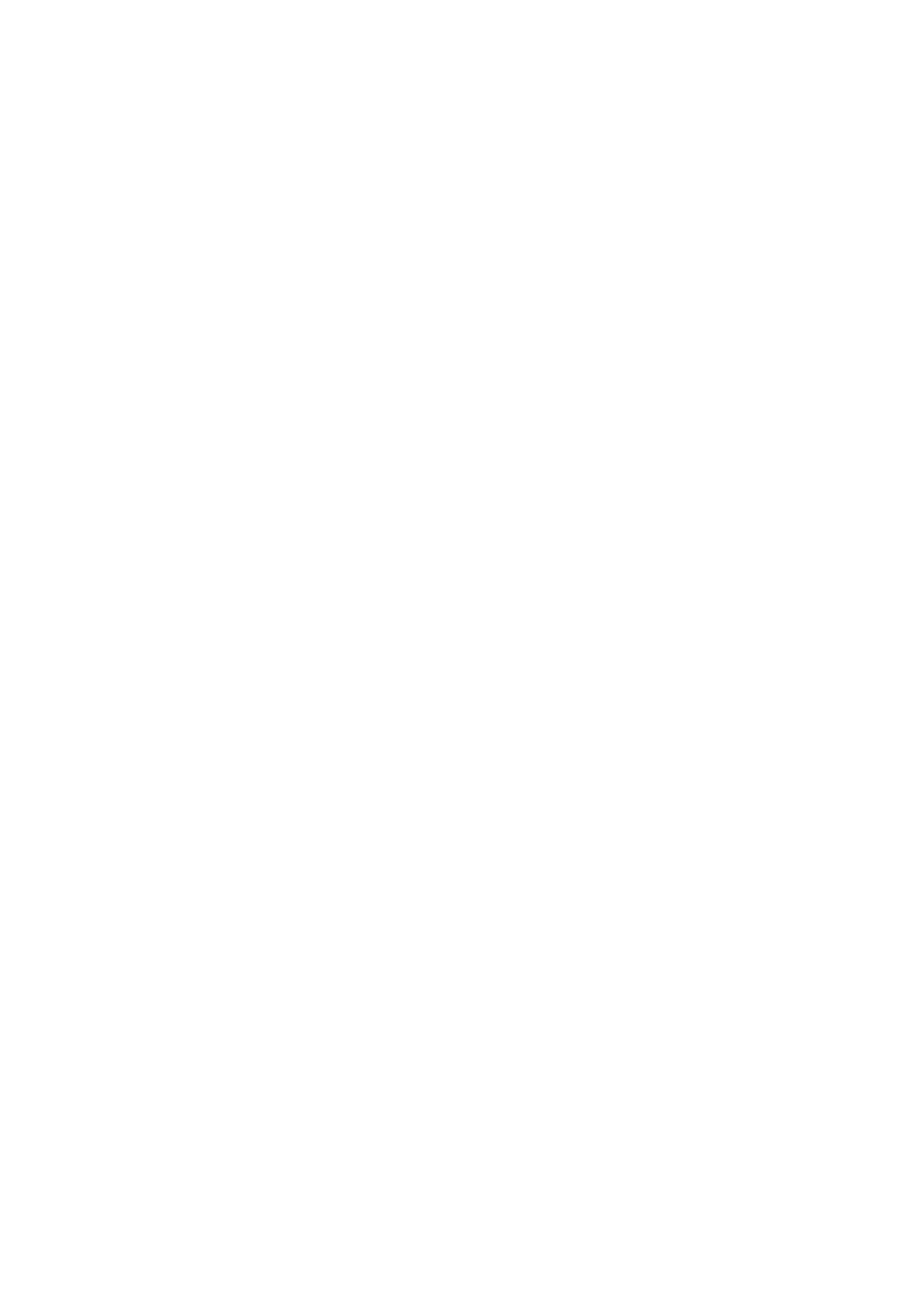Whole Abdomen Ultrasound